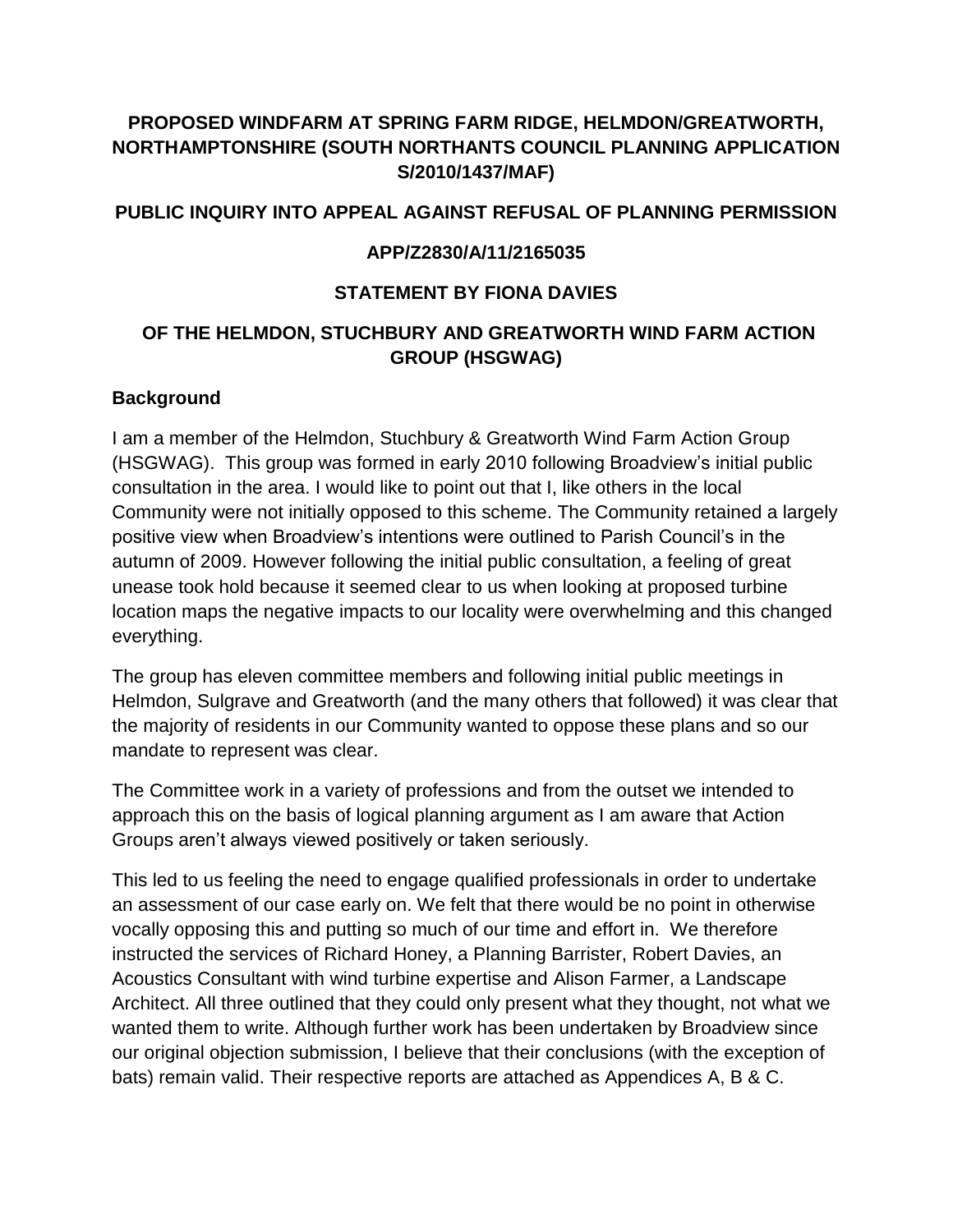HSGWAG have also more recently commissioned further Photo Montages, produced in line with the current best practice by a professional. These have been submitted to the Inspectorate and are used and referred to by a number of witnesses.

# **Summary of Objection**

As outlined in paragraph 56 of Richard Honey's Opinion Statement (Appendix A) we believe that this proposal does not outweigh the proposed benefits of the scheme because of:

- The adverse impact on the character and amenity of the Landscape
- The adverse impact on the setting of heritage assets, (including local conservation areas, Sulgrave Castle Hill Ringwork, Sulgrave & Greatworth Church, the ancient village of Stuchbury, Priory Farm and the Helmdon Viaduct, as well as the historic character of settlements and of the local landscape).
- The adverse effect on the amenity of the local Communities and the character of the settlements in which they live, arising from the visual and noise impacts of the turbines, including in relation to nearby rights of way.
- The adverse effect on living conditions of the occupants of a number of nearby residential properties arising from noise and visual impact.

# **General Unsuitability of the Site Selected**

The local Community believes that this location is simply unsuitable. Unlike sites often seen with turbines, this location is not adjacent to, or near a motorway or an "A" road. Nor are there any other existing visual detractors in the immediate surrounding landscape. It is an unspoilt, peaceful rural area sandwiched between two conservation areas with many heritage assets. It is not a flat and open wind swept expanse or a large scale landscape capable of absorbing turbines of this size. When you walk in the locality, particularly north and west of the site, things are perceived in human scale and with such subtle and intimate views in and around the area the turbines will be visually dominant and overbearing for the locality.

Despite its rural location, the site chosen by Broadview is actually a small constrained pocket of land, neither big enough, nor isolated enough to comfortably house turbines of this size. Approximately two thousand people live within a 2km radius. Should this proposal receive permission, many would against their will have to live in what they would perceive as an industrialised "wind farm landscape". We do not believe that this is outweighed by the contribution of this scheme to the Government targets.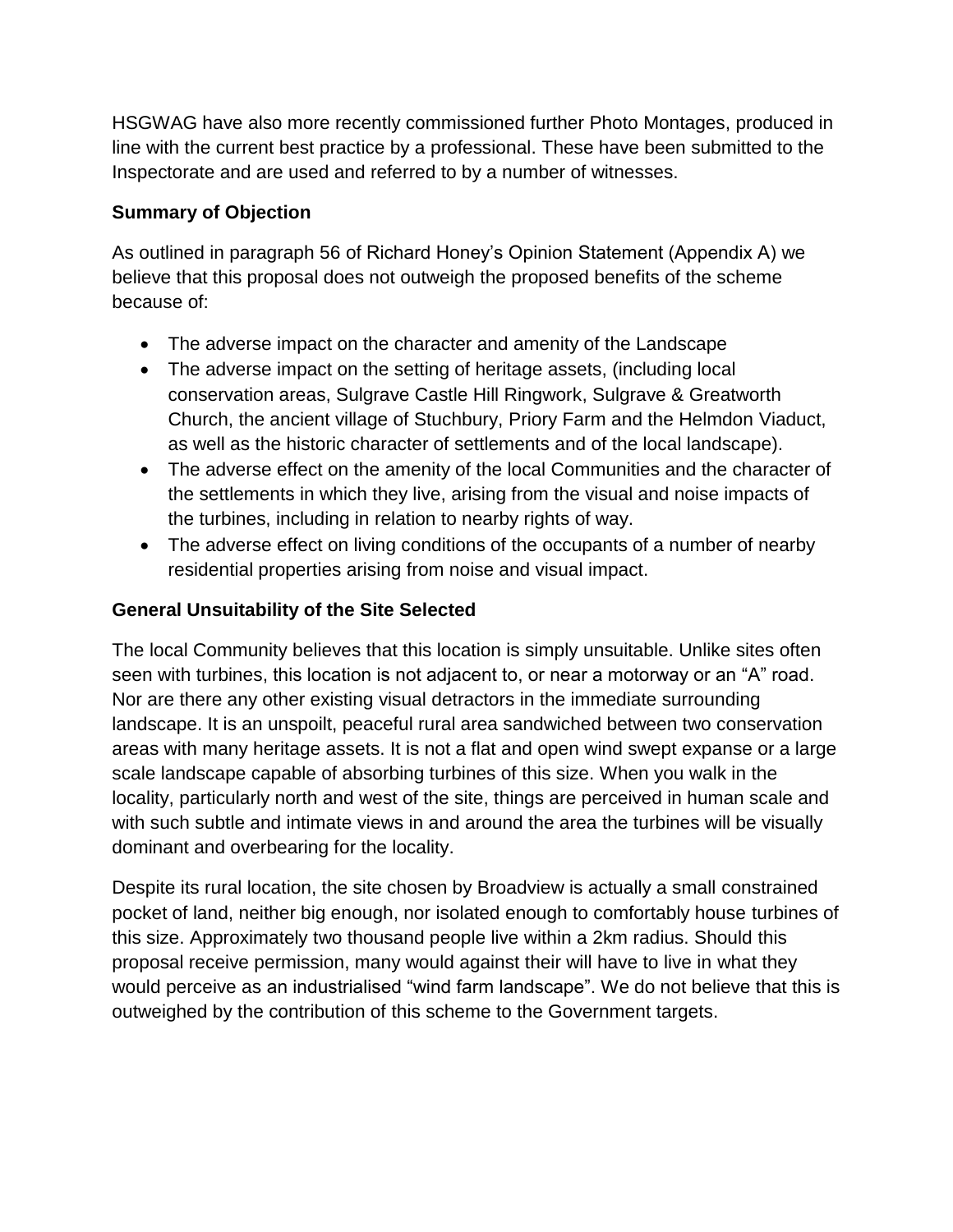## **Rights of Way**

Some of the turbines are substantially under the generally accepted "fallover" distances from locally important Rights of Way which cross all over the site. They do not take into account that these routes are regularly used for formal publicised walking groups as well as informal leisure pursuits. The detrimental impacts on local residential amenity would be keenly felt. These Rights of Way are an intrinsic part of the Communities in which they are situated. They may not be of national importance but they connect our villages, they are well used and they are important to us. The recreational opportunities that they afford us would surely be considered as a public benefit, not a private one.

## **Underplaying the Impacts**

We believe that Broadview's evidence on local impacts is under represented. As an example, I would like to draw the Inspector's attention to Broadview's visual impact studies in both their original planning application and also Jeffrey Stevenson's subsequent proof of evidence.

An assessment has been made of only 27 properties (or groups of properties). It is stated that these are "representative". However no comprehensive detailed assessment has been made of any of the three villages surrounding the site and yet there must be over 1000 dwellings. Given this lack of depth in their assessment, Broadview not only under-estimate the impact in its totality but we also note that as some of the 27 locations mentioned are further away than the villages which immediately surround the site, we are puzzled how these locations were selected and furthermore how Broadview can claim to make any valid conclusions on the acceptability of their proposal.

I am not a professional in the field, but it seems logical to me that if you are assessing visual impact for the locality then you should fully assess it. How can Jeffrey Stevenson reasonably conclude on this point when he does not seem to have assessed the properties in Helmdon Road, Greatworth or Wrightons Hill and The Green in Helmdon or Church Street in Sulgrave? No assessment as far as I can see has been carried out in any of these locations and yet I think the majority would have open views towards the site, where the turbines would be a significant and major feature in their main views. Furthermore, if a full impact assessment is made and there are say ,a further 50 properties experiencing significant adverse effects (but not substantial) – surely the sum of such impacts also needs to be given some weight rather than just dismissing them on an individual basis?

In a similar vein, the approach to noise impacts has been simplified. Our local Council probably felt unable to contest on noise at this Appeal (which was an original reason for refusal) because of the applicant's demonstrated compliance with ETSU-R-97. However compliance does not mean that impacts are not adverse, nor unacceptable.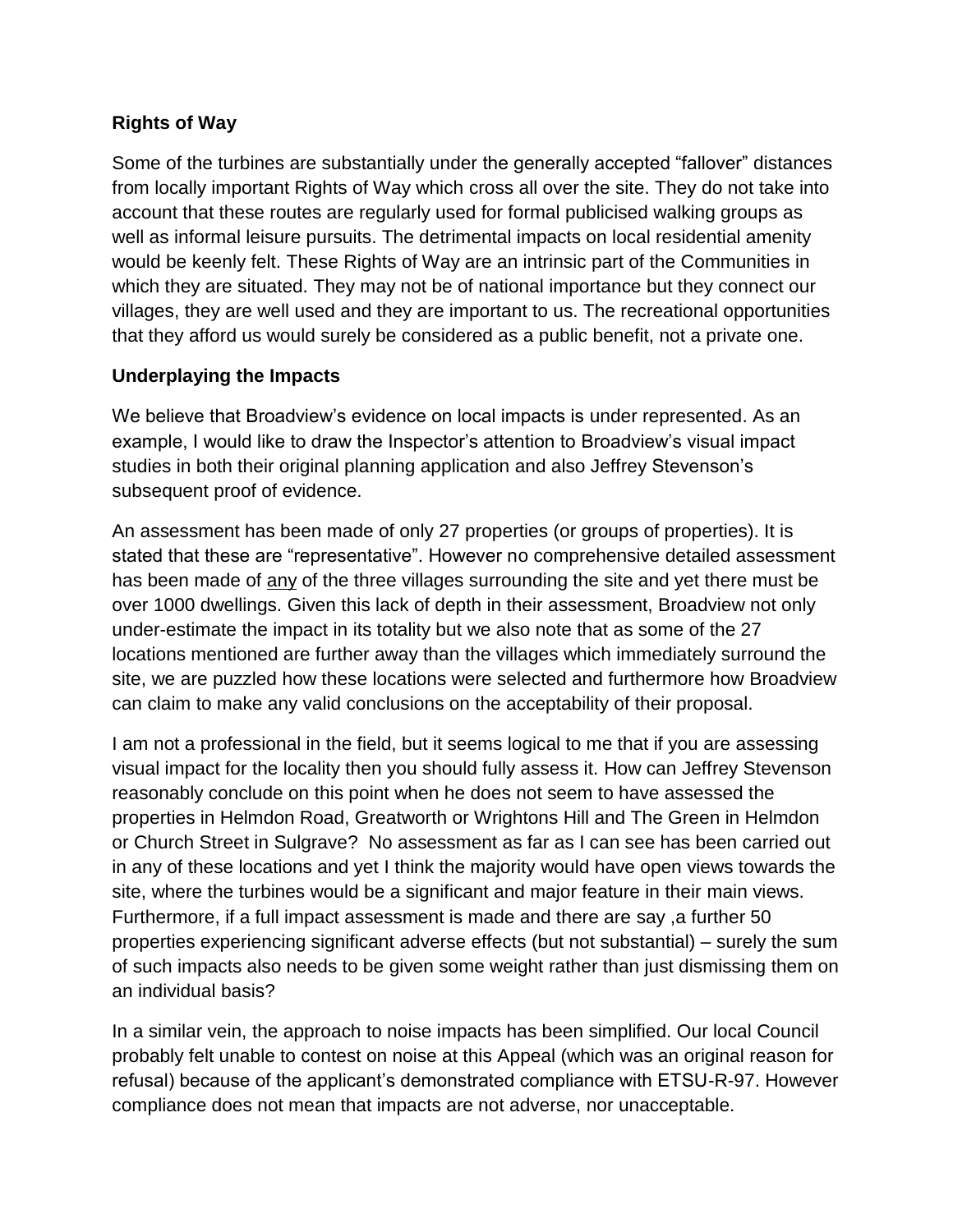Both Appendix A & B outline that there is precedent for considering noise outside of Government guidelines. Our Barrister, Richard Honey highlighted that in a court of Appeal Decision relating to Wales (APP/R6830/A/08/2074921), it was recognised that ETSU-R-97 limits were a matter which an inspector was required to bear in mind but was not bound them. Similarly with an appeal case in Rossie, Auchtermuchty (P/PPA/250/675), a scheme was deemed unacceptable on amenity grounds due, in part to the large numbers of people likely to hear the turbines. We believe that the Spring Farm Ridge turbines are so constrained between 3 villages & other dispersed properties around the site that despite compliance with the noise guidelines it will be an unacceptable impact on the local area relative to the tranquillity currently experienced.

## **The Aggregate Impact**

Broadview have always acknowledged that there are a range of adverse impacts on the local Community, however their view is that the need for renewable energy outweighs these impacts and that no one impact is "substantial" enough.

While we don't agree with this, we also don't see that Broadview have considered the aggregate impacts – they only regard each in isolation. This is not the reality of the experience for the receptor.

We think that the combined effects of visual, landscape, heritage, noise and amenity are together so adverse in this location that the impact overall is very substantial indeed and it is not in the public good when viewed against the claimed contribution their scheme is forecast to make.

## **Stakeholder Engagement & Public Opinion**

Broadview's engagement with the local Community has been what I would call "academic". They were required to undertake a number of public consultations and they did fulfil their obligations in this respect. The experience as a local however was that of a conveyer belt, a standard format for every piece of communication sent out – it is only the name of the village or location that was altered and in our case they didn't even get that right (we all received invitations for example to attend a consultation at one of their other sites which is also in the planning system). The montages produced at Consultations became the subject of much ridicule and the pretence that impacts were not so bad was simply ridiculous. Had they been more upfront and straight with the Community (as TNEI were who undertook their noise assessments) I do think there would have more goodwill towards them.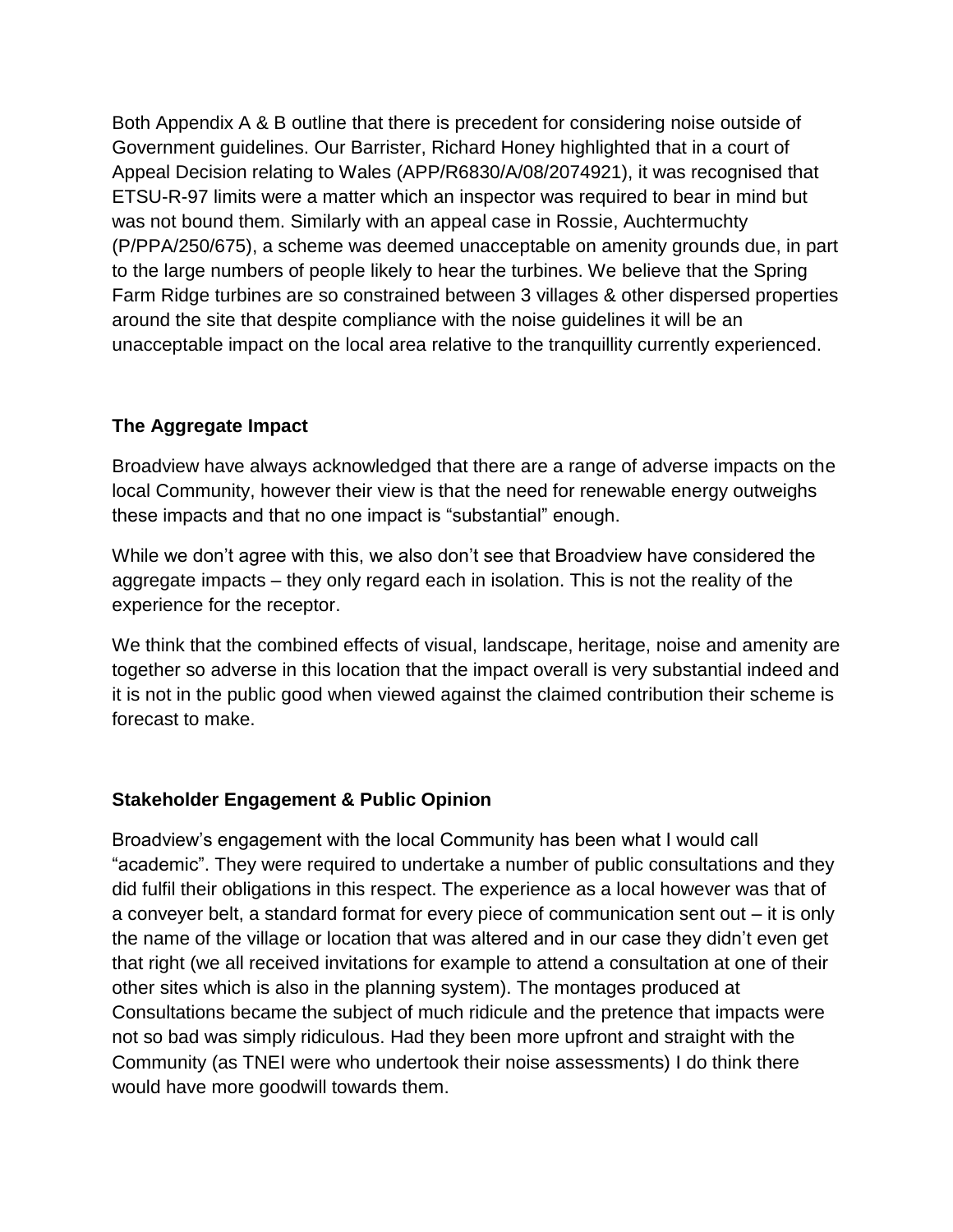A substantial number of objection letters were received by South Northamptonshire Council and we would like to stress that **all** were individually sent by those objecting and were from the local community affected who understood the proposal and its impacts.

This is in direct contrast to the letters of support received. Only a handful were from genuine locals who understood the proposal, the remainder were either from wind energy supporters who were encouraged on pro-wind websites to send in a letter of support, or collated by a company employed by Broadview and in a way which somewhat lessened their credibility.

I personally received three telephone calls about this latter issue, two from people from within our Community and one from a complete stranger who lived over 10 miles away. All three callers rang to voice their concern that signatures were being obtained under false pretences. A stall was set up in Brackley and Towcester on two separate days. Whilst the Spring Ridge Information was available at the stall, those observing told me that many people they observed were being asked to "sign for wind" on the bottom of a standardised letter with little, or worse still no explanation about the Spring Ridge site. These letters were then batched up and sent to South Northamptonshire Council. I can only conclude that these people will have had little idea what they were signing for.

Much is often said about the "silent majority" which exist with contentious issues. Our villages are small and everybody knows everybody else. Whilst it is true that not everybody is opposed to the scheme, I am personally in no doubt that the "silent majority" does not exist in Helmdon, Sulgrave or Greatworth. These Communities are overwhelmingly opposed to the scheme.

Whilst we recognise that a renewable energy scheme would not be refused on the strength of local public feeling alone, much has recently been made by the current Government on localism with regards to local planning matters. It is something which requires some weight at least, to be placed upon it.

## **The Impact on My Family**

I reside in Helmdon. I've recently moved house and I've chosen to stay in the village because it's a really special place to live. I've lived in many places in my life and I've never come across an area quite like it. I consider my view to be typical of my fellow residents. The villages in this part of South Northants and their settings are to be treasured. Indeed it was why we chose to locate to this area. We couldn't believe that such a little unspoilt pocket of countryside still existed in this part of the Country.

My husband and I regularly take our children out onto the footpaths in and around the proposed site. When you're walking on these footpaths, it is very reminiscent of the Cotswolds landscape where my parents live.